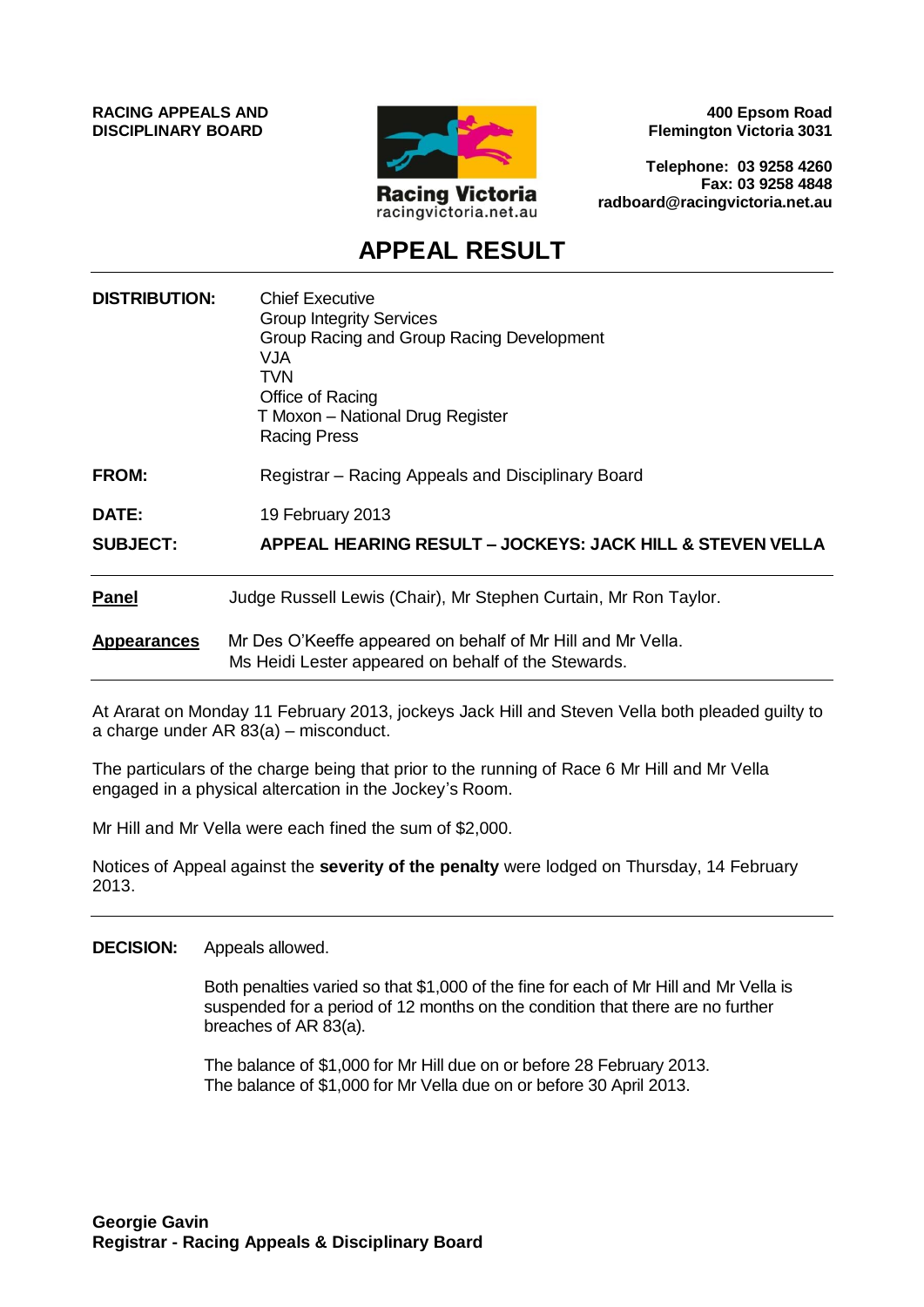# **TRANSCRIPT OF PROCEEDINGS**

### **RACING APPEALS AND DISCIPLINARY BOARD**

\_\_\_\_\_\_\_\_\_\_\_\_\_\_\_\_\_\_\_\_\_\_\_\_\_\_\_\_\_\_\_\_\_\_\_\_\_\_\_\_\_\_\_\_\_\_\_\_\_\_\_\_\_\_\_\_\_\_\_\_\_\_\_

#### **HIS HONOUR JUDGE R.P.L. LEWIS, Chairman MR S. CURTAIN MR R. TAYLOR**

#### **EXTRACT OF PROCEEDINGS**

#### **DECISION**

#### **JOCKEYS: STEVEN VELLA and JACK HILL**

#### **MELBOURNE**

#### **TUESDAY, 19 FEBRUARY 2013**

MS H. LESTER appeared on behalf of the RVL Stewards

MR D. O'KEEFFE appeared on behalf of the Appellants